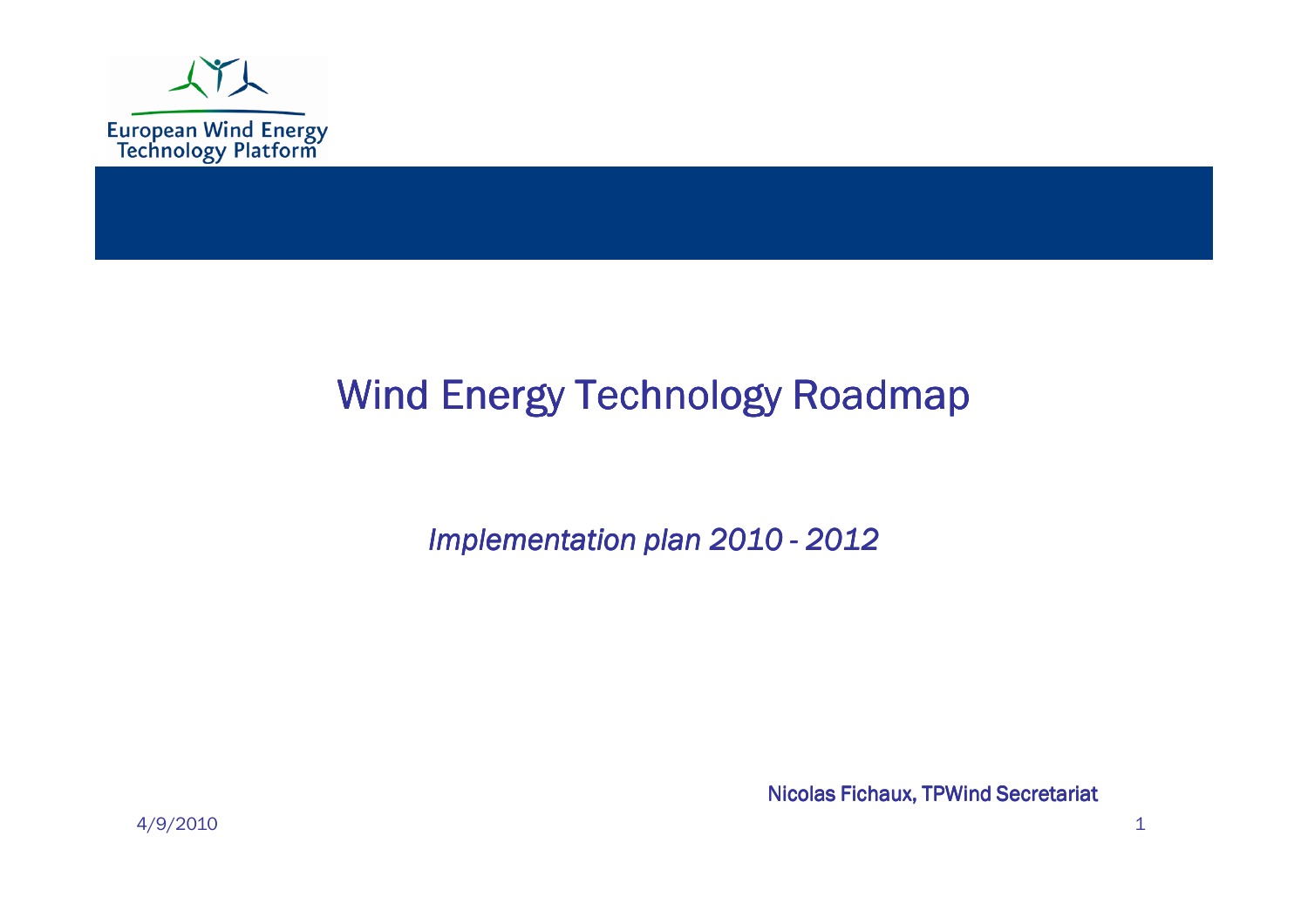

### TPWind involvement in SET-Plan process

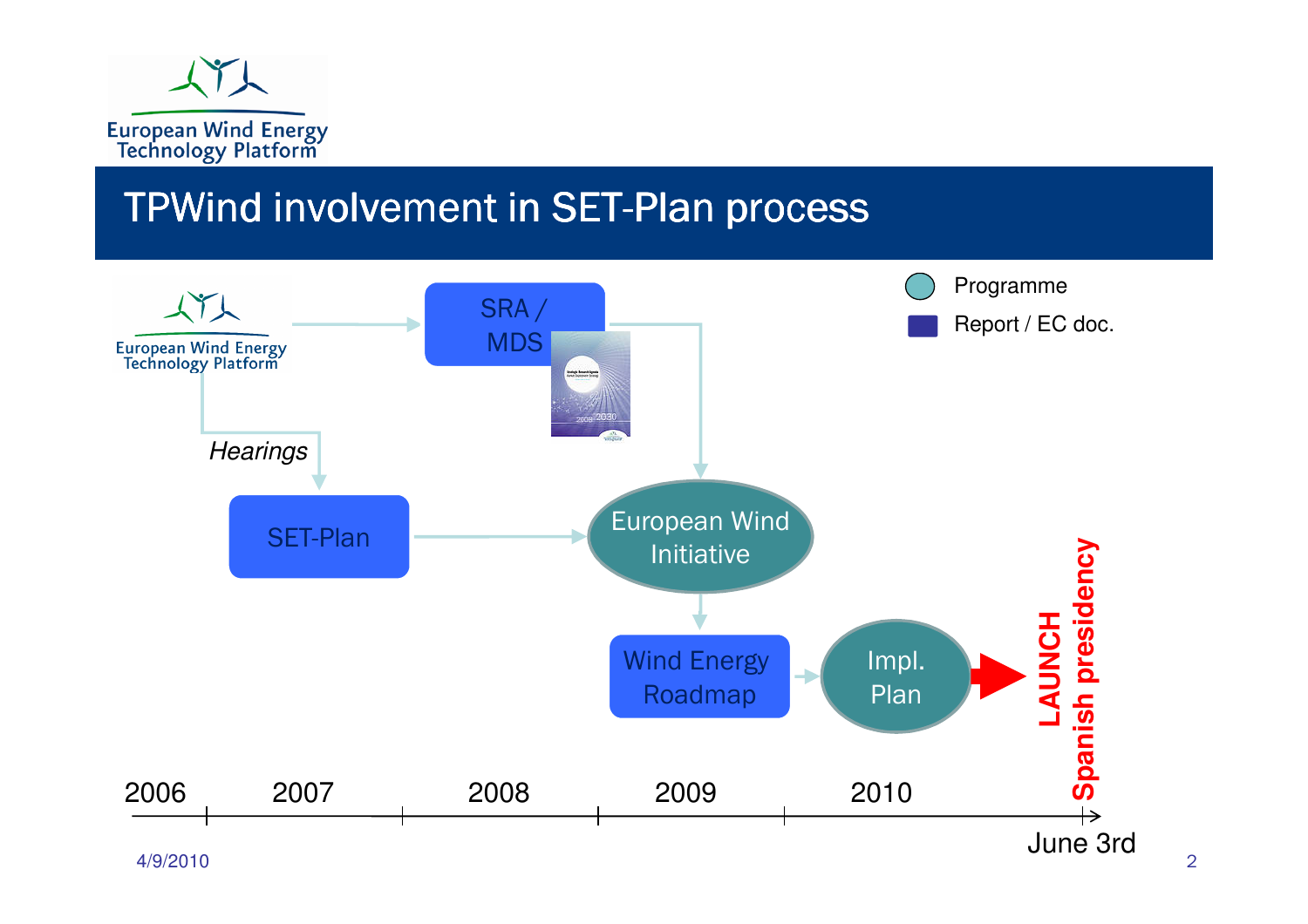

## Implementation plan – Guidelines – Dec. 09

The implementation plan should cover the first 3-year period <u>and will be revised every</u> year, thus becoming rolling out programmes. The following elements should be included:

- П Taking into account the present technology, and projects financed by the EU and Member States, identifying the priority actions to move towards the objective / milestone
- **Estimate the budgets, the European added-value of the actions and the risk value of the actions in the actions and the risk** involved by the different actions
- $\blacksquare$  Identify the existing available public and private financial sources
- $\textcolor{red}{\bullet}$  Identify the needed actors and potential countries to finance the actions
- **•** Define Key Performance Indicators
- **Estimate the contribution of the identified priority actions towards the 2020** objectives/milestones
- $\blacksquare$  Identify possible links with joined programmes of the EERA
- **Deadline: End Jan. 2010**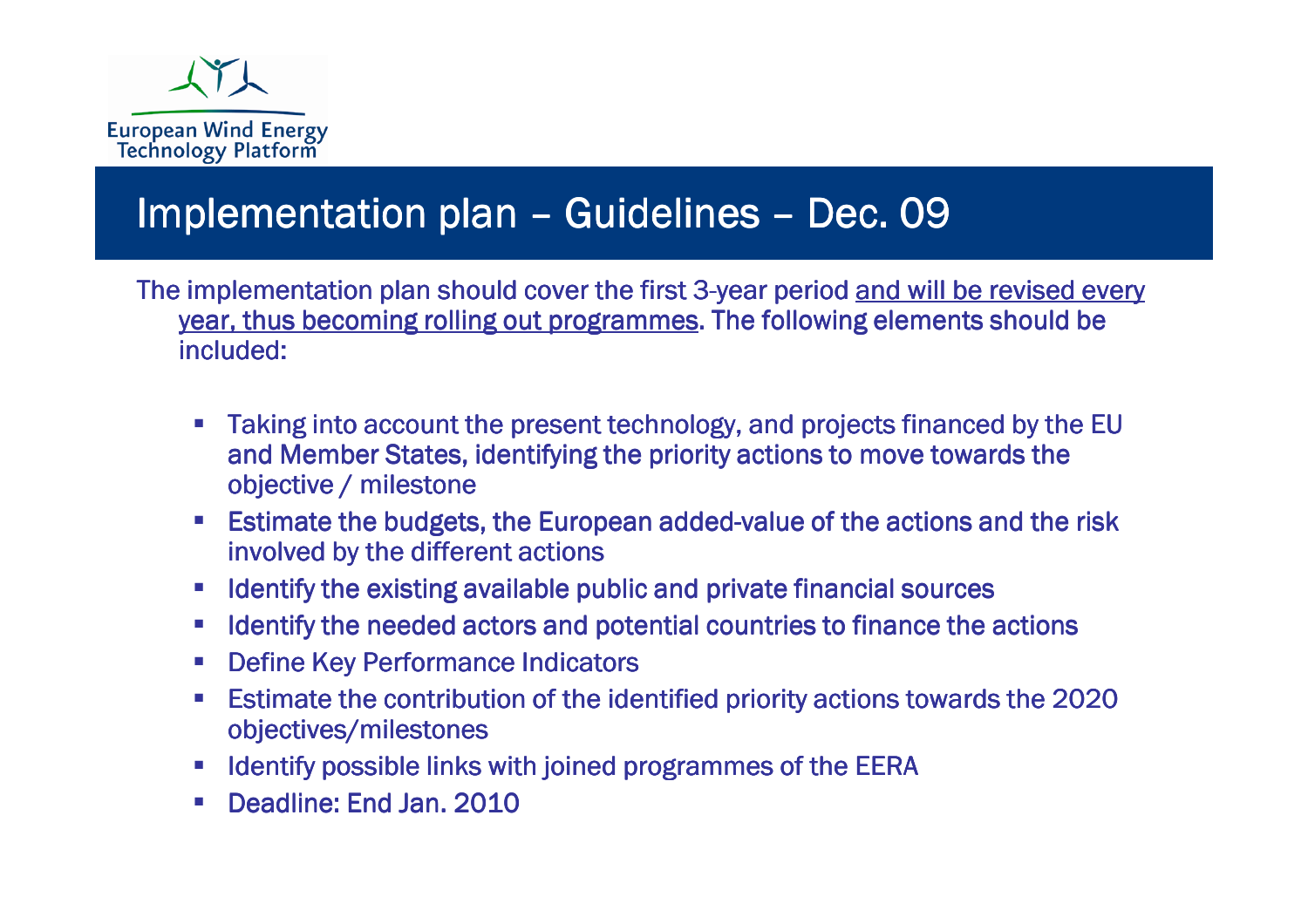

#### Process

| Dec. 09 |  | <b>Draft from 5th GA content</b>                                                                                                                                                                      |
|---------|--|-------------------------------------------------------------------------------------------------------------------------------------------------------------------------------------------------------|
| Feb. 10 |  | Draft circulated to SC, telcos with Chairs and Vice-chairs                                                                                                                                            |
|         |  | $\Box$ Presented by EC to MS experts (Sherpas, feb. 11th)                                                                                                                                             |
|         |  | $\Box$ Comments included by Secretariat                                                                                                                                                               |
| Mar. 10 |  | <b>Presented by EC to High level steering group (March 5th)</b>                                                                                                                                       |
|         |  | □ Council decision on Ells launch "before 2011" (March 12th)                                                                                                                                          |
|         |  | On period Jan. - March, Secretariat visited 10 countries to present<br>and discuss implementation plan (Sherpas and Steering Group<br>members) – It, UK, Fr, Ge, Sp, Pt, Se, Fi, De, Au, + NI, Gr, Be |
|         |  | $\Box$ Side meetings: international cooperation, JRC meeting on KPIs, DG<br>RTD on training, EC/TPWind meeting on grid initiative                                                                     |
| June 10 |  | <b>Q</b> Need development on KPIs                                                                                                                                                                     |
|         |  | Launch under Spanish Presidency - "letter of intent"                                                                                                                                                  |
|         |  |                                                                                                                                                                                                       |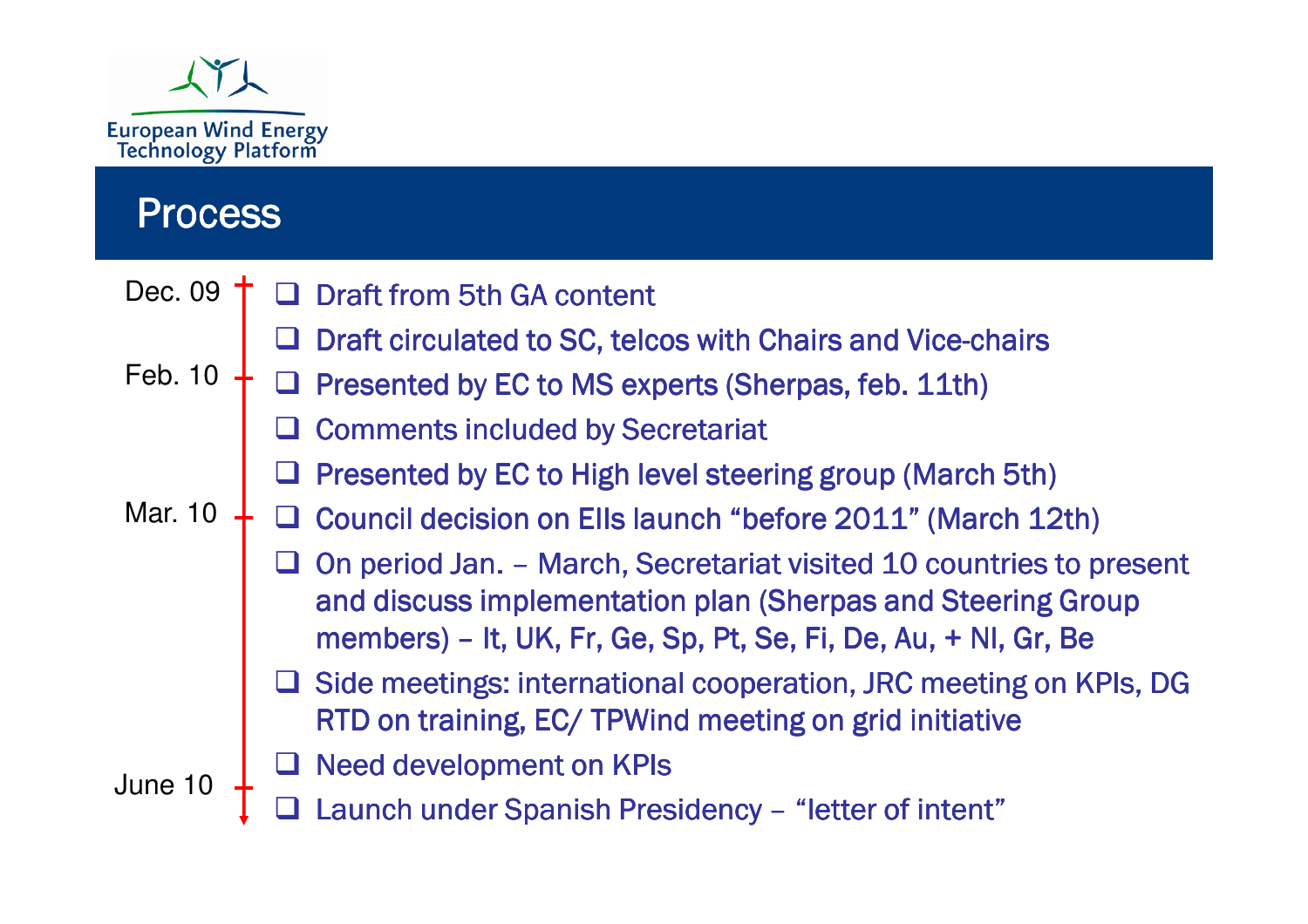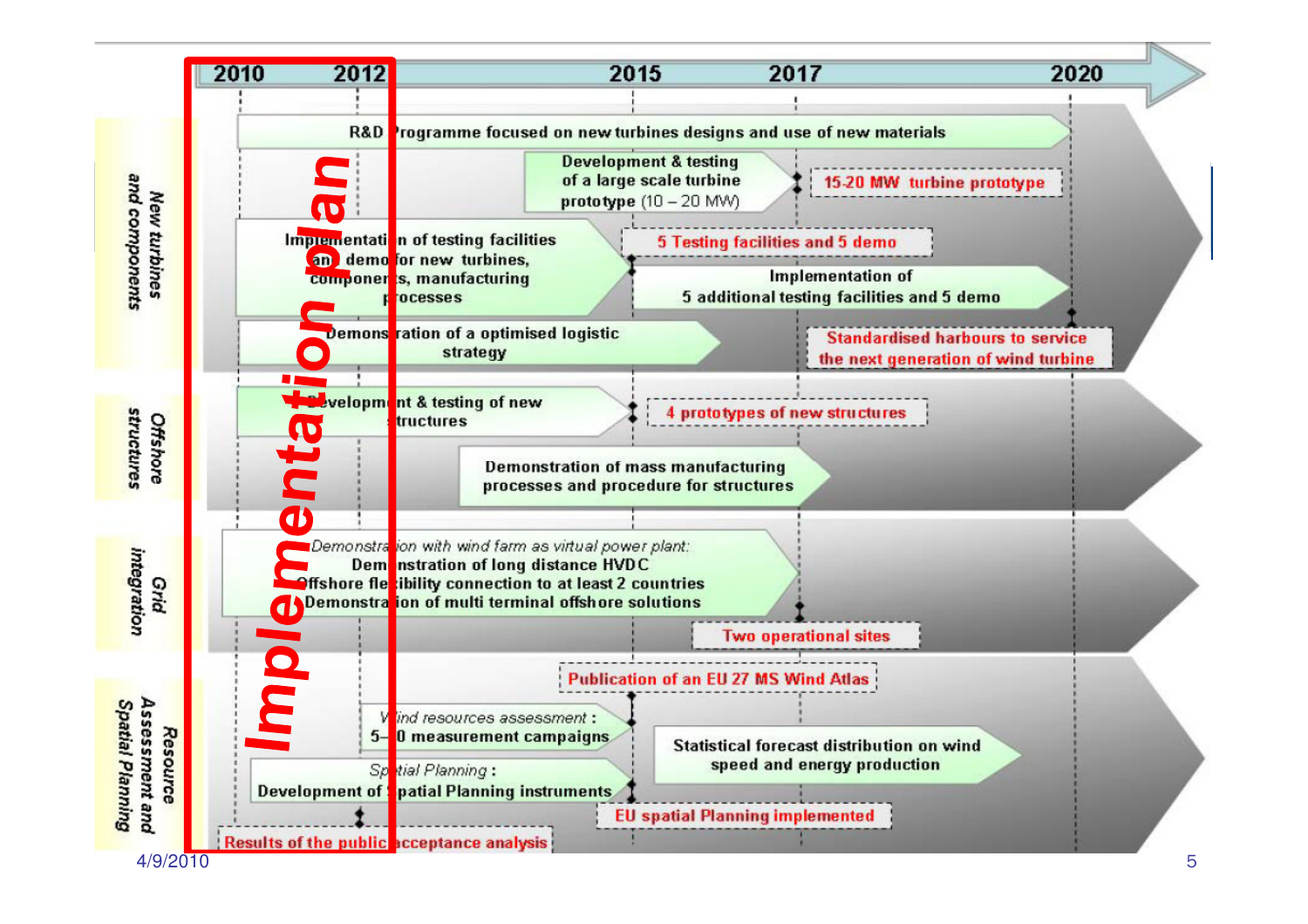

#### Financing instruments

| Preliminary research / Policy<br>actions                                                                                         | Pre-competitive research                                                                                                                                                                             | Demonstration / Test facilities                                                                                                                                                                                                     | Market uptake / Innovation /<br>Private infrastructures                   |
|----------------------------------------------------------------------------------------------------------------------------------|------------------------------------------------------------------------------------------------------------------------------------------------------------------------------------------------------|-------------------------------------------------------------------------------------------------------------------------------------------------------------------------------------------------------------------------------------|---------------------------------------------------------------------------|
| $1.1.1$ (Large turbines)<br>4.1.1 (Measurement campaigns)<br>4.2.1 (Offshore spatial planning)<br>4.3.1 (Economic value of wind) | $1.1.2$ (Reliability)<br>1.1.3 (Complex terrains)<br>1.1.4 (Cold climates)<br>1.2.1 (Testing standards)<br>3.2.1 (Wind Power Plants)<br>3.3.1 (Balancing technologies)<br>3.3.2 (Market integration) | 1.2.2 (Large testing facilities)<br>1.2.3 (Large field testing facilities)<br>1.3.1 (Large-scale manufacturing)<br>2.1.1 (Offshore sites)<br>2.3.1 (Standards)<br>3.1.1 (Kriegers Flak)<br>3.1.2 (HVDC multi terminal<br>solutions) | 2.2.1 (Mass manufacturing of<br>substructures)                            |
| EU Grants, Member States for<br>relevant actions<br>Total public funding level 50%                                               | EU Grants, Member States for<br>relevant actions<br>Total public funding level 50%                                                                                                                   | EU Grants, Member States, equity (EIB)<br>Total public funding level 50%                                                                                                                                                            | Member States, Loans or equity<br>(EIB)<br>Total public funding level 25% |
|                                                                                                                                  |                                                                                                                                                                                                      |                                                                                                                                                                                                                                     |                                                                           |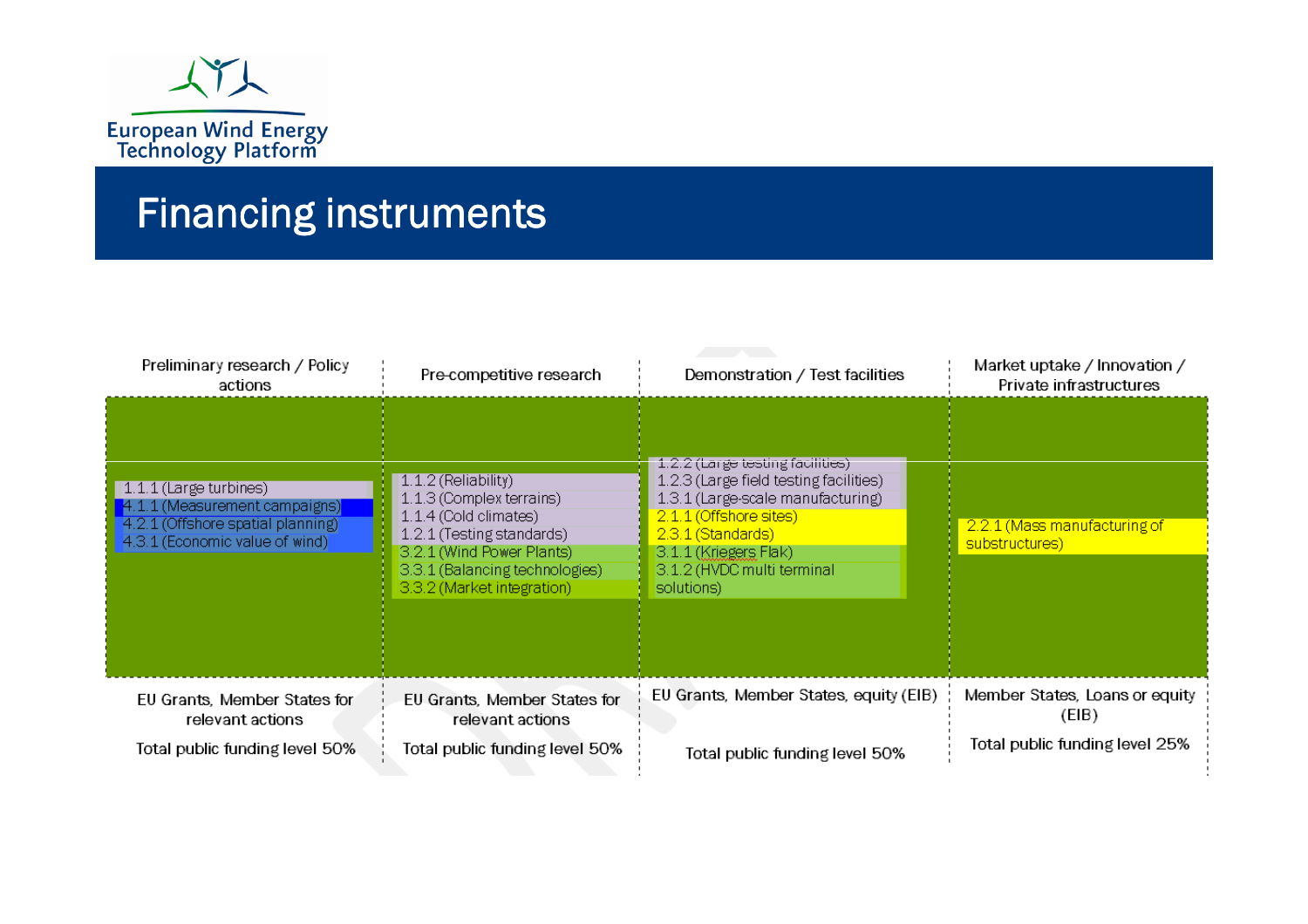

#### Budget intensity

| <b>Technology objectives</b>                                  | Total budget (M€) | Budget (M€) on period<br>2010-2012 | <b>Budget intensity</b> |
|---------------------------------------------------------------|-------------------|------------------------------------|-------------------------|
| <b>New</b><br>turbines<br>and<br>$\mathbf{1}$ .<br>components | 2500              | 760                                | 30%                     |
| 2.<br>Offshore<br>structure-<br>related technologies          | 1 2 0 0           | 310                                | 25%                     |
| 3. Grid integration                                           | 2 100             | 334                                | 16%                     |
| Resource assessment<br>4.<br>and spatial planning             | 200               | 36                                 | 18%                     |
| <b>Total incl. EEPR</b>                                       | 6000              | 1443                               | 24%                     |
| <b>Total exl. EEPR</b>                                        | 6000              | 924 (EEPR 519)                     | 15%                     |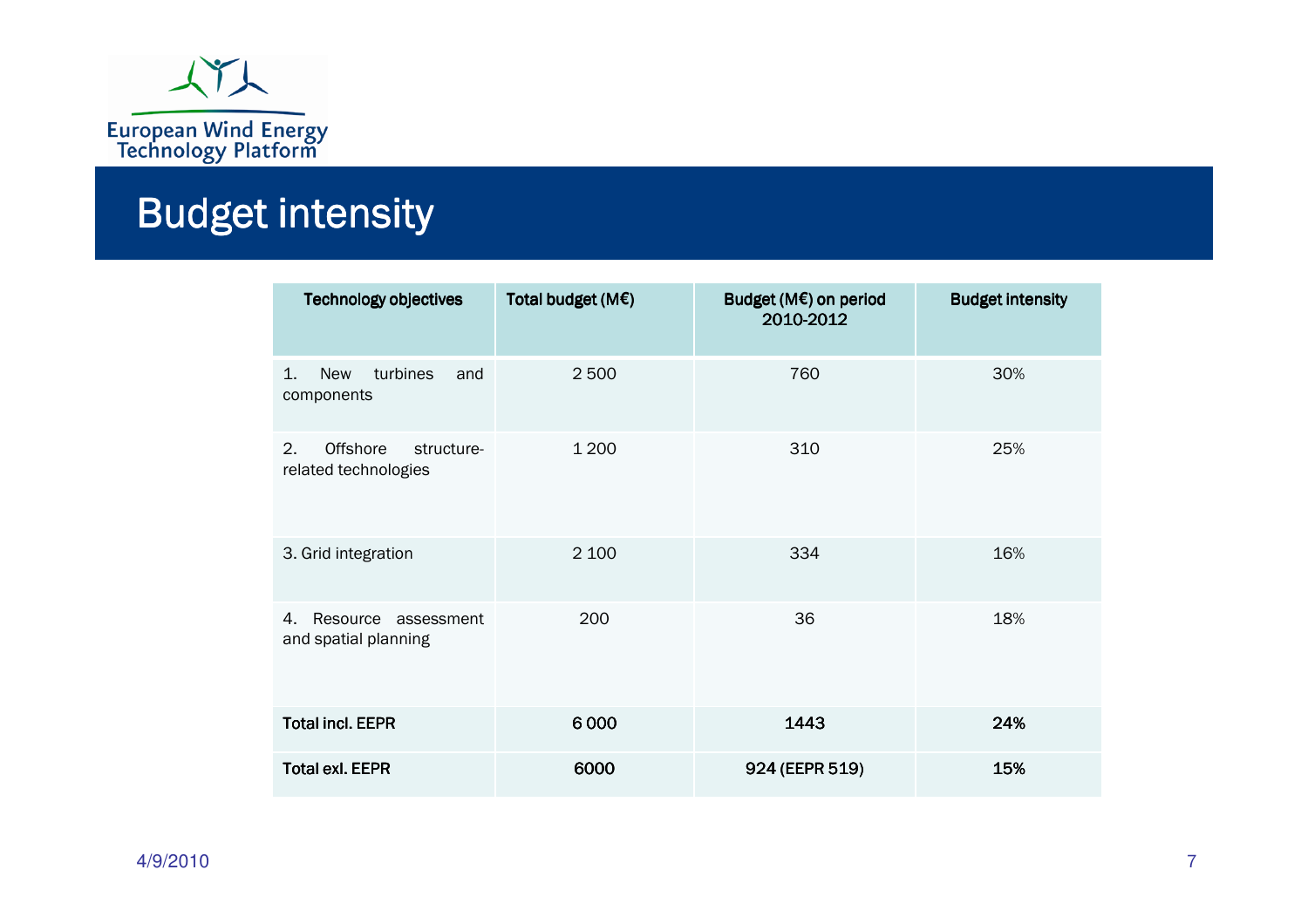

#### Budget intensity incl. EEPR



**EU** funds contributing to

#### EEPR €519 mInd.  $E2.1$  bn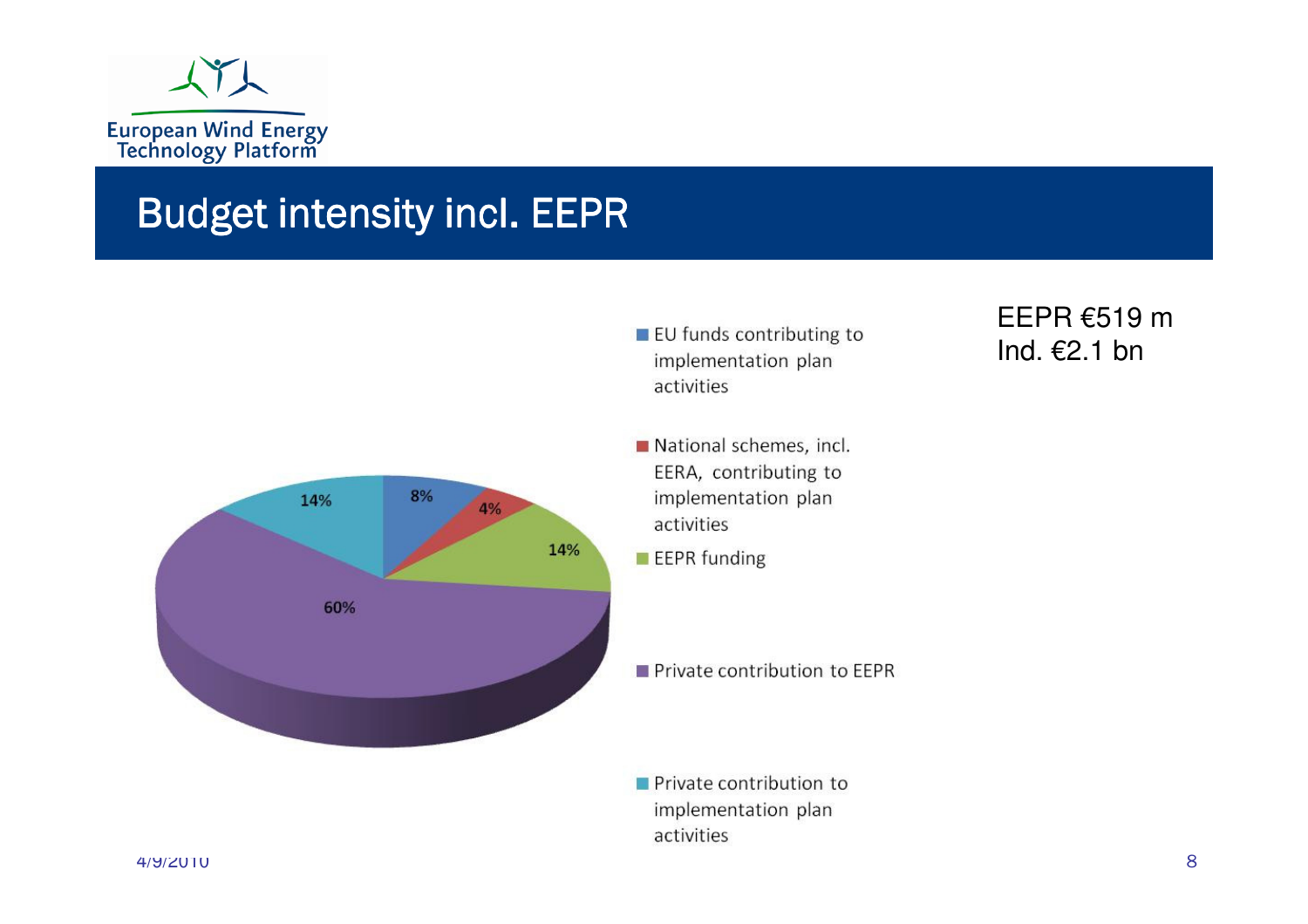

#### Budget intensity and repartition for new funds



| Roadmap strand                                         | <b>EU funds</b> | <b>National</b><br>incl.<br>schemes,<br><b>EERA</b> | <b>Private</b><br>contribution |
|--------------------------------------------------------|-----------------|-----------------------------------------------------|--------------------------------|
| Roadmap 1: New turbines and<br>components              | 178.5           | 132.0                                               | 310.5                          |
| Roadmap 2: Offshore technology                         | 44.6            | 12.1                                                | 105.3                          |
| Roadmap 3: Grid integration                            | 56.7            | 0.0                                                 | 56.7                           |
| Roadmap 4: Resource assessment<br>and spatial planning | 9.3             | 9.3                                                 | 12.3                           |
| Total                                                  | 289             | 153.4                                               | 484.7                          |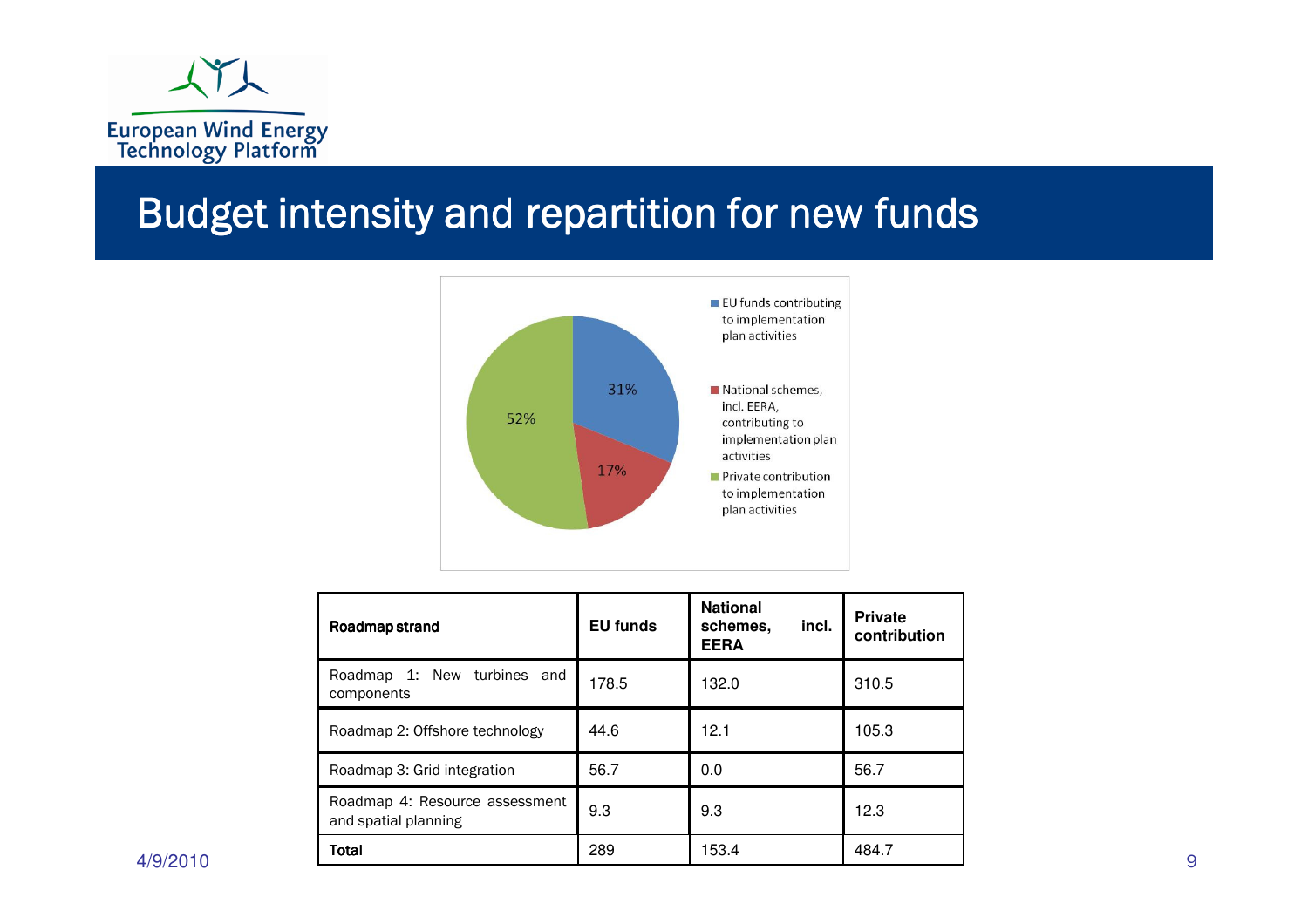

#### Budget intensity and repartition for new funds



**EU** funds contributing to implementation plan activities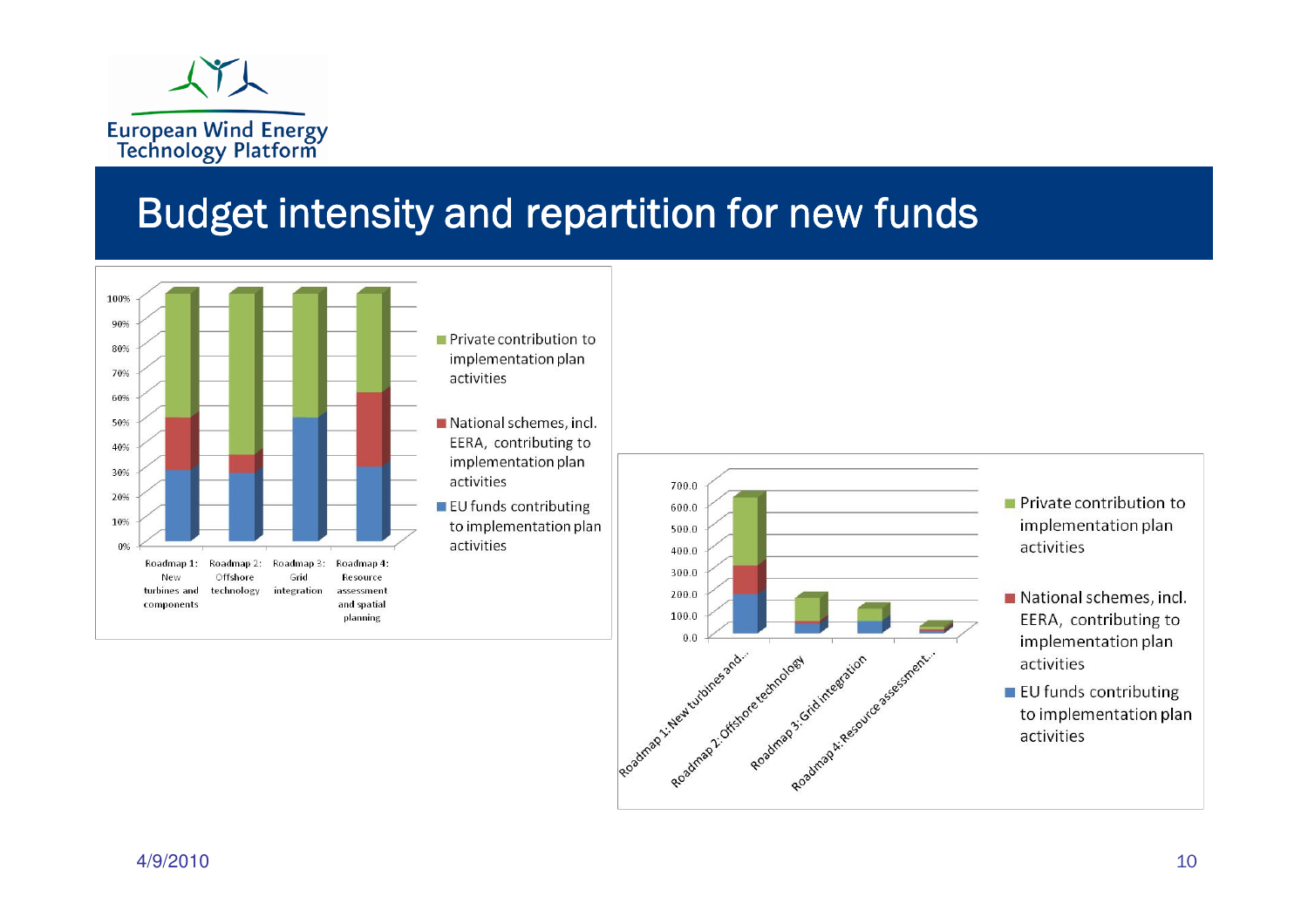

#### Governance

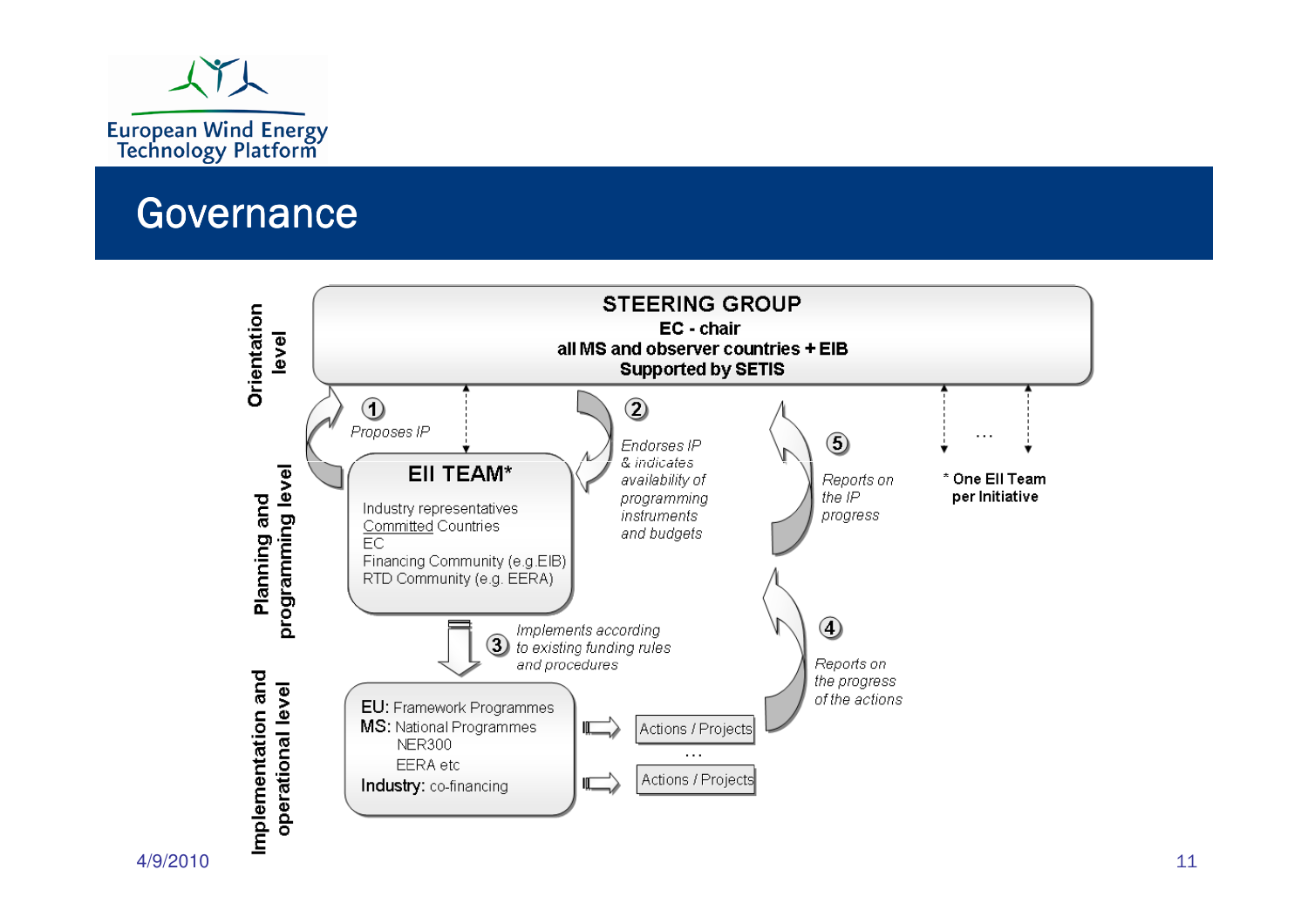

#### One funding instrument: NER300

- □ Substantial fund for demonstration of low-carbon power, at the moment worth around  $€4$ hn worth around  $\bm{\epsilon}$ 4bn
- $\Box$ Targeting key technologies of the future with a good technological balance -<br>minimum of 8 CCS projects and 34 RES projects
- □ Major support for European leadership in clean technology, green growth and jobs and jobs
- □ European Investment Bank will assist in swift implementation of the demonstration programme demonstration programme.
- □ First call for large-scale demonstration projects mid 2010, with first <br>decisions end 2011 to allow plants to be in operation by end 2015 decisions end 2011, to allow plants to be in operation by end 2015.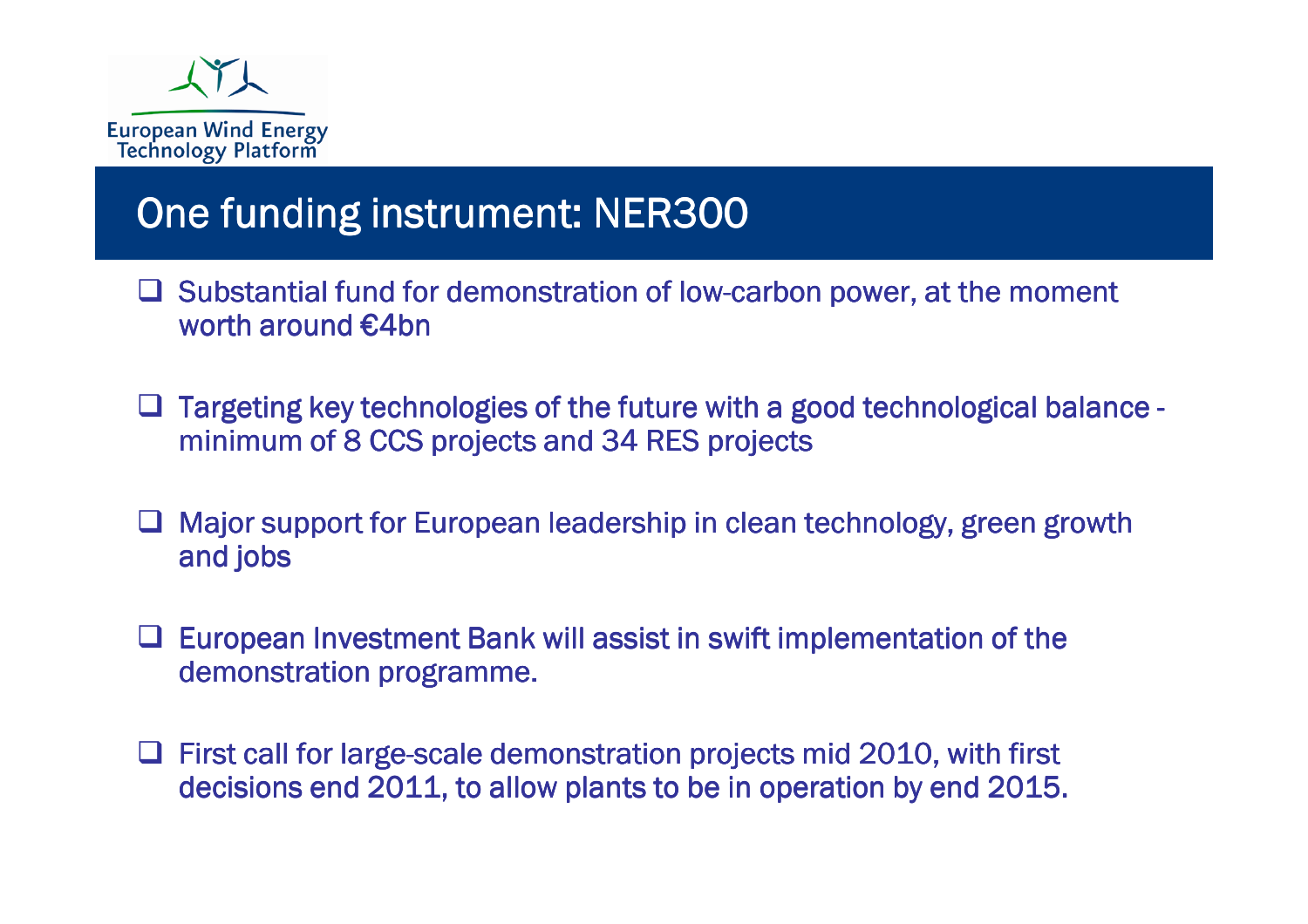

#### One funding instrument: NER300

- $\Box$  Off-shore wind (minimum turbines size 6 MW) with nominal capacity 40 MW
- $\Box$  Off-shore wind (minimum turbines size 8 MW) with nominal capacity 40 MW
- $\Box$ Off-shore wind (minimum turbines size 10 MW) with nominal capacity 40 MW
- □ Floating off-shore wind systems with nominal capacity 25 MW
- $\Box$  On-shore wind turbines optimised for complex terrains (e.g. forested terrains, mountainous areas); with nominal canacity 25 MW mountainous areas): with nominal capacity 25 MW
- **On-shore wind turbines optimised for cold climates (compatible with temperature lower than 30°C and severe icing conditions) with nominal canacity 25 MW** lower than - 30°C and severe icing conditions) with nominal capacity 25 MW
- □ Award decisions for the first round should be issued by 31 December 2011, and<br>for the second round by 31 December 2013 for the second round by 31 December 2013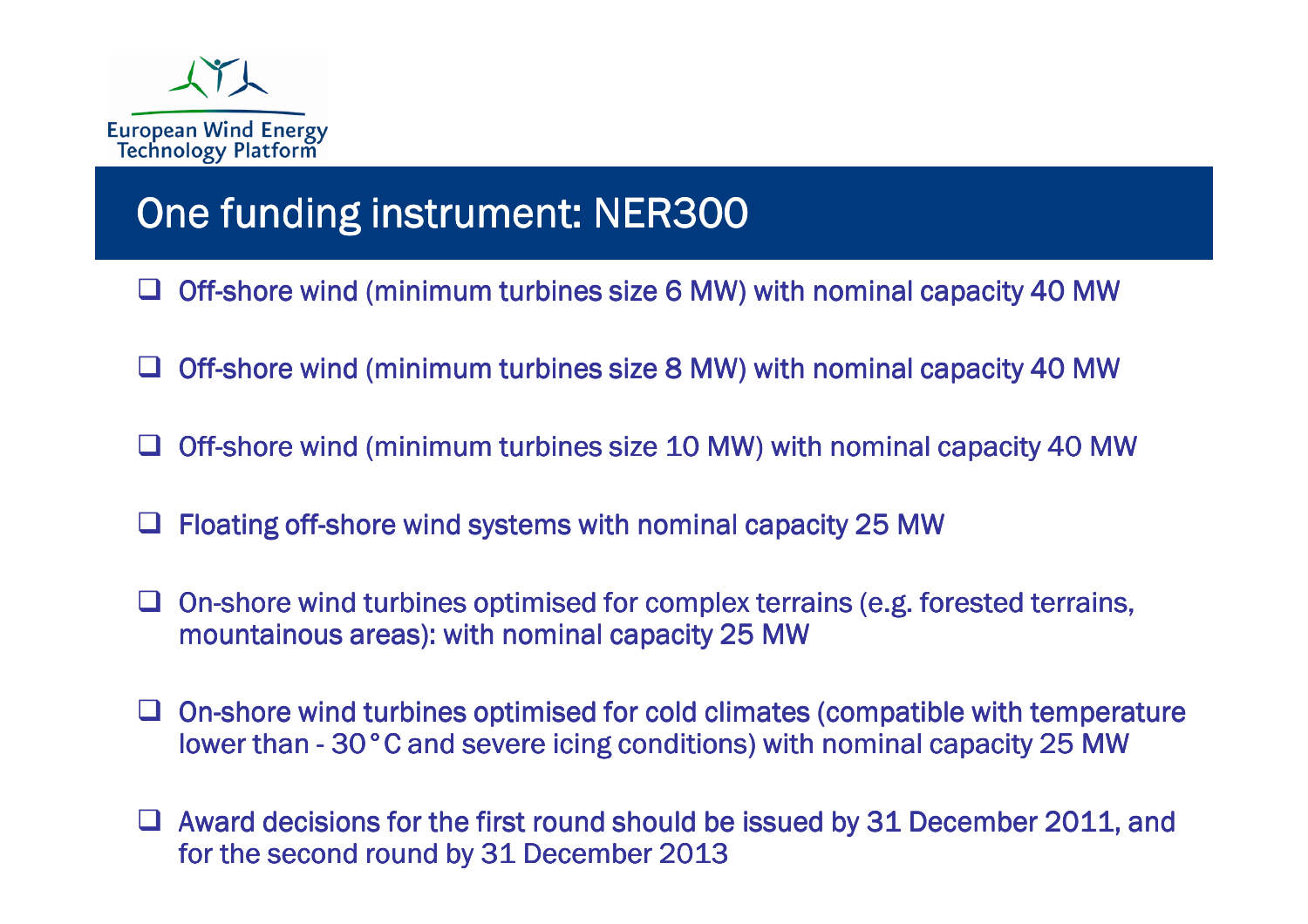

#### Project selection

European selection to ensure a comprehensive technology portfolio and geographical balance, but with a strong Member State role

- $\Box$ Member States assess eligibility and identify which projects they wish to submit
- $\Box$  Flexibility to submit projects below the RES thresholds if a Member State has no project in a particular sub-category that is above the threshold
- □ EIB assesses the financial and technical robustness of proposals, and ranks according to cost per unit performance according to cost per unit performance
- □ Commission confirms overall funding package with Member States, consults the Climate Change Committee, and makes the final award decisions Climate Change Committee, and makes the final award decisions
- □ At least one, but no more than three, projects per Member State to ensure property and include trashboundary projects geographical balance, does not include trasnboundary projects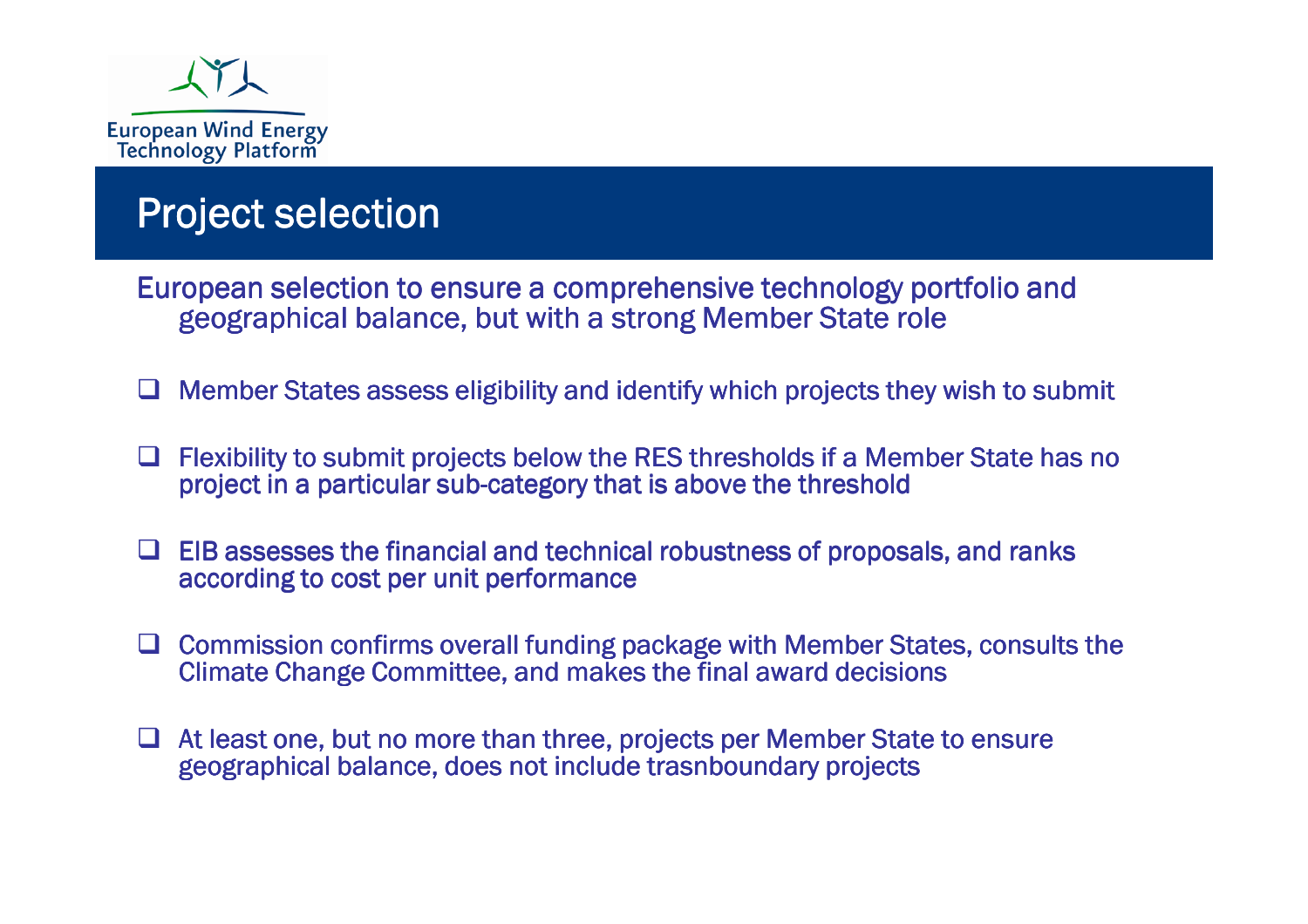

#### Calls

Two sets of calls for proposals<br>Eirct equare 200m allowan

- First covers 200m allowances and decisions will be taken by end 2011
- Second covers 100m allowances and decisions will be taken by end 2013
- **Decision will be reviewed and can be adjusted after first call based on Property** experience and with a view to achieving overall technological and geographical balance
- □ Funding is in principle 50% of extra investment and operating costs for demonstration demonstration
	- But will take account of funds received under EEPR and funds from  $\mathcal{L}^{\text{max}}$ operator
- $\Box$  Investment decisions and permits need to be in place within 24 months, extension for saline aquifers to 36 months extension for saline aquifers to 36 months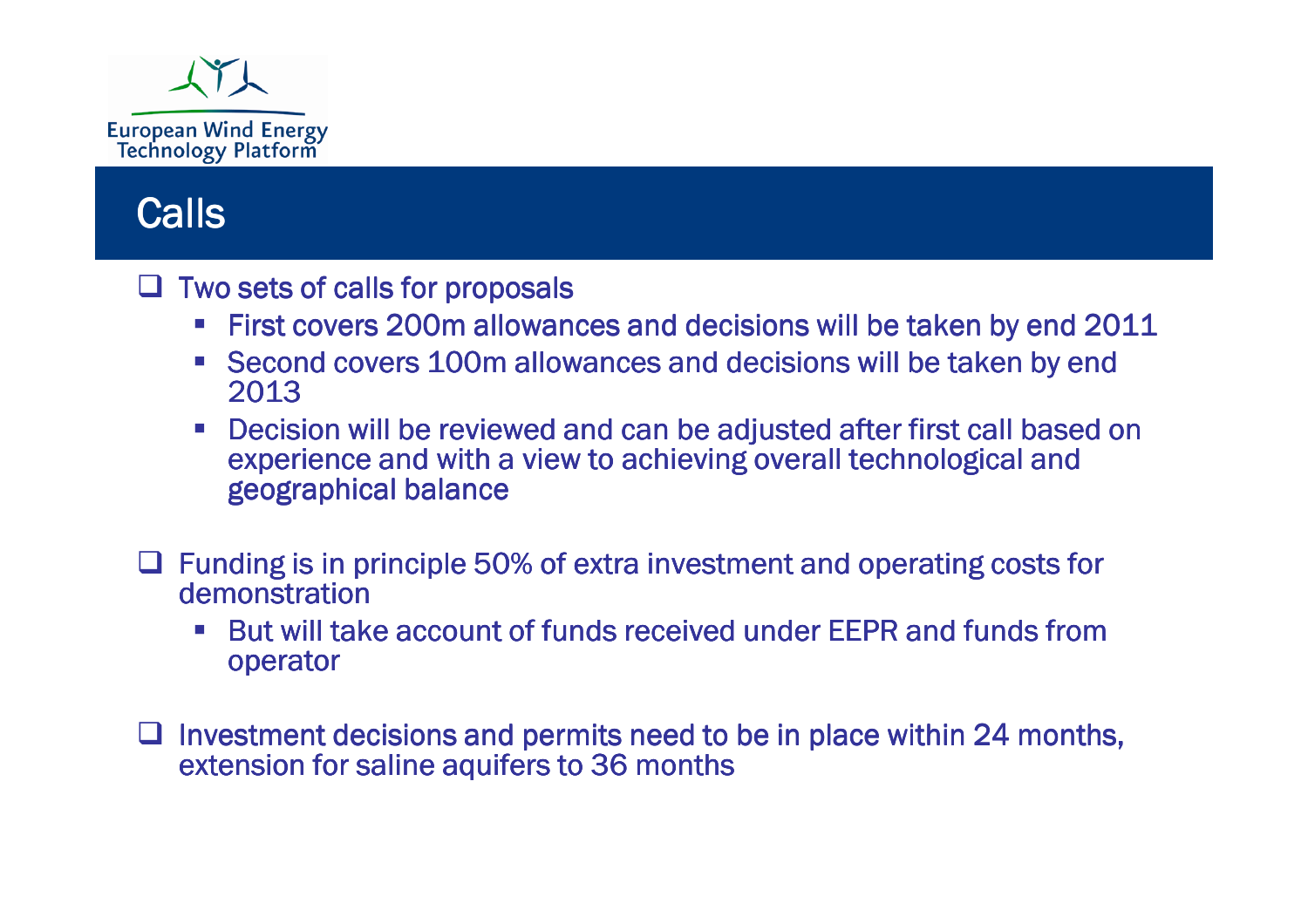

#### Projects to be supported

Good balance between CCS and RES, determined by demonstration needs:

- Minimum 8 CCS projects in four categories
	- At least one and at most three of pre-combustion, post-combustion, oxyfuel, industrial applications

#### □ Minimum 34 RES projects

- In eight categories: bioenergy, concentrated solar, photovoltaics, geothermal, wind, ocean, hydropower and distributed renewable management (smart grids)
- Where MSs have no project above the threshold for a given sub-<br>category, they can propose projects below the threshold
- If there are no projects in some sub-categories, additional projects can be funded in others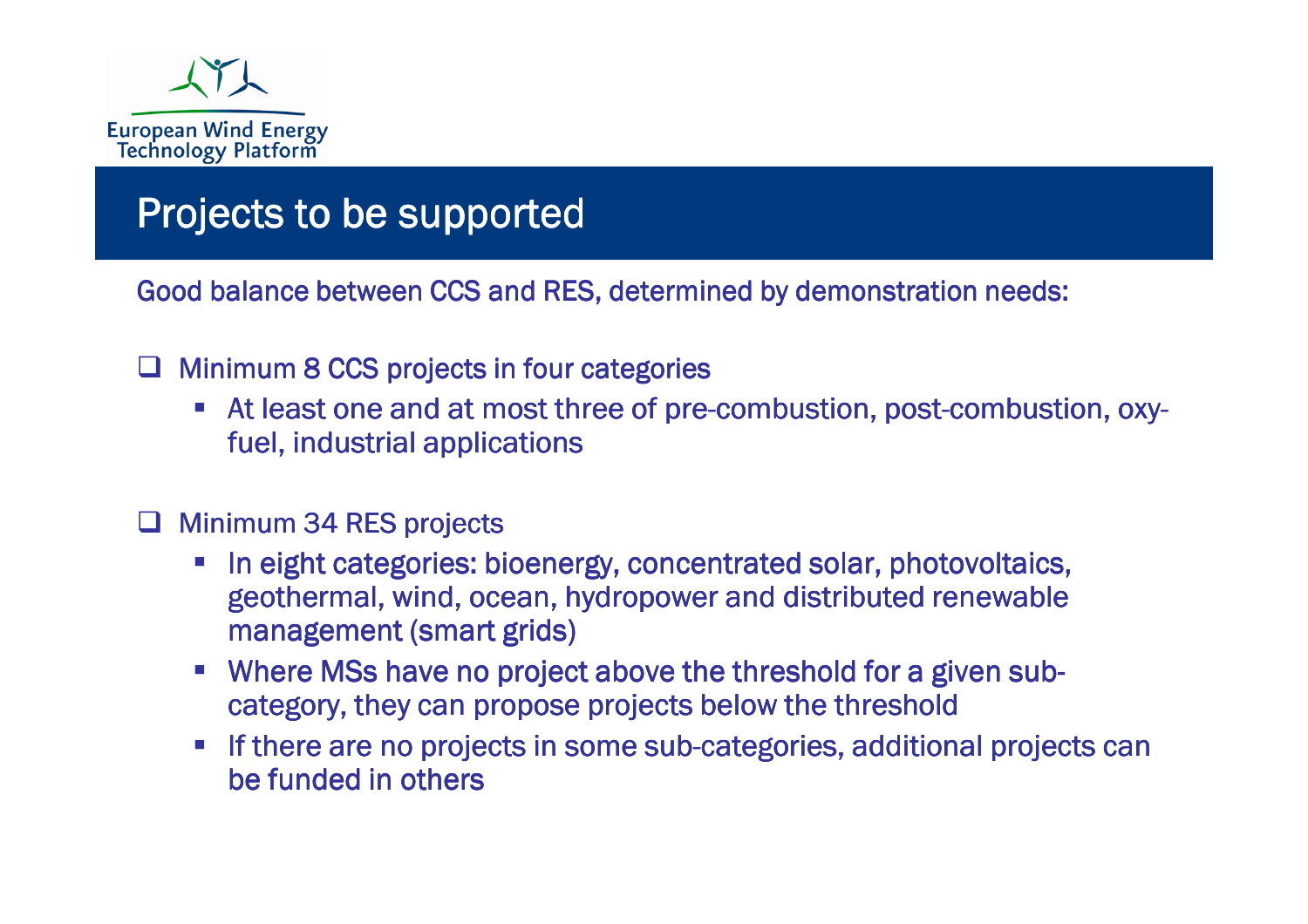

#### EIB's role

Centralised monetisation to streamline conversion of allowances and confirm available funding

□ EIB will sell allowances on secondary market and manage the revenues revenues

□ EIB will pass revenues to MSs as required for project financing

□ Amount of funding available is clear at time award decisions<br>are made, so removing carbon price risk are made, so removing carbon price risk

□ EIB reimbursed for its services from income generated from its management of revenues management of revenues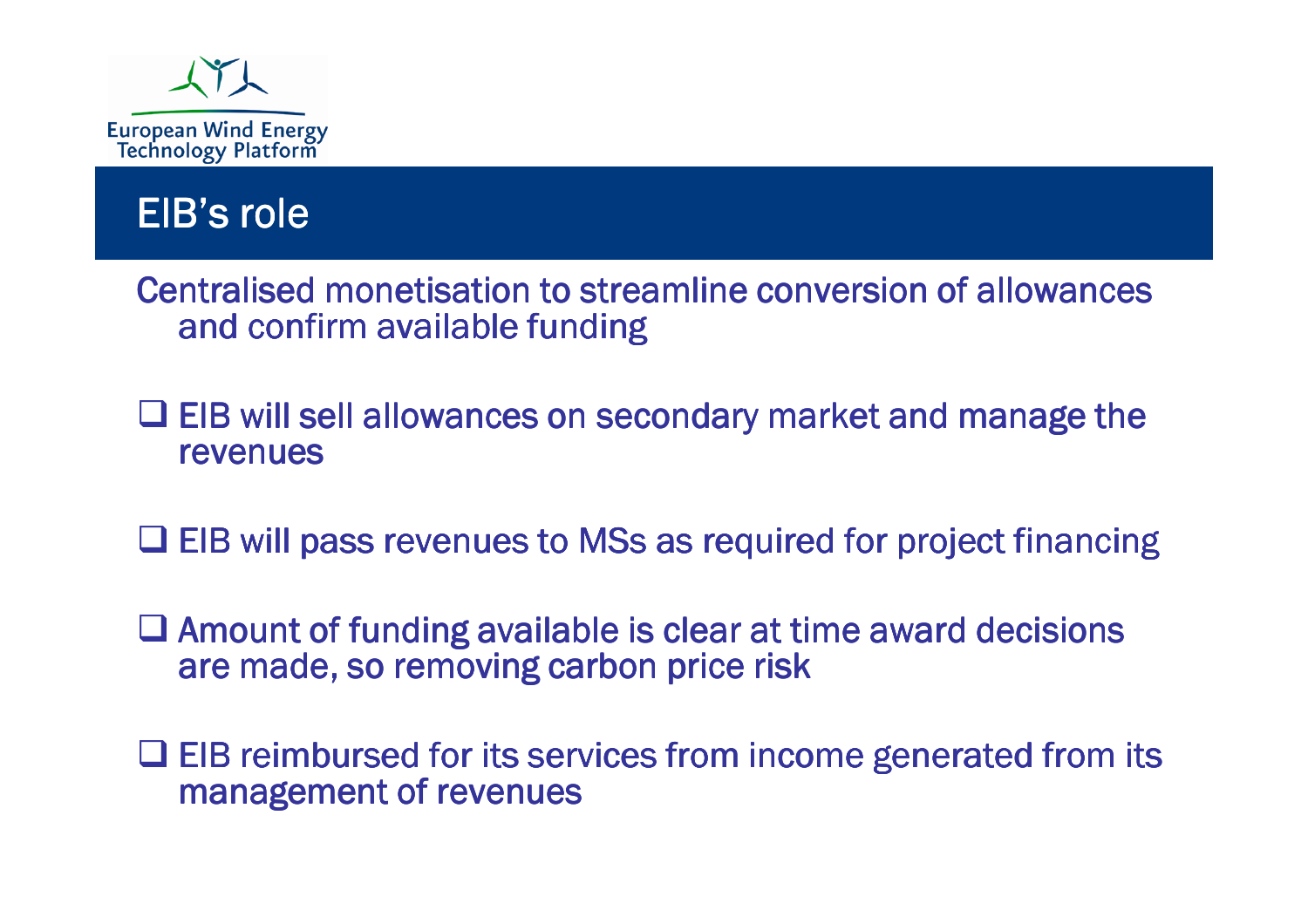

#### **Timetable**

- □ EP and Council scrutiny until May 2010
- □ Assuming successful, formal adoption of the proposal by COM in May/June 2010 2010
- □ Launch of call for proposals early summer
- □ Projects to submit applications to MSs mid-Autumn
- □ Member States to submit applications to EIB end 2010
- □ EIB evaluation and ranking during 2011
- □ Consultation of CCC and final COM decisions on awards by end 2011
- □ First round projects operational by end 2015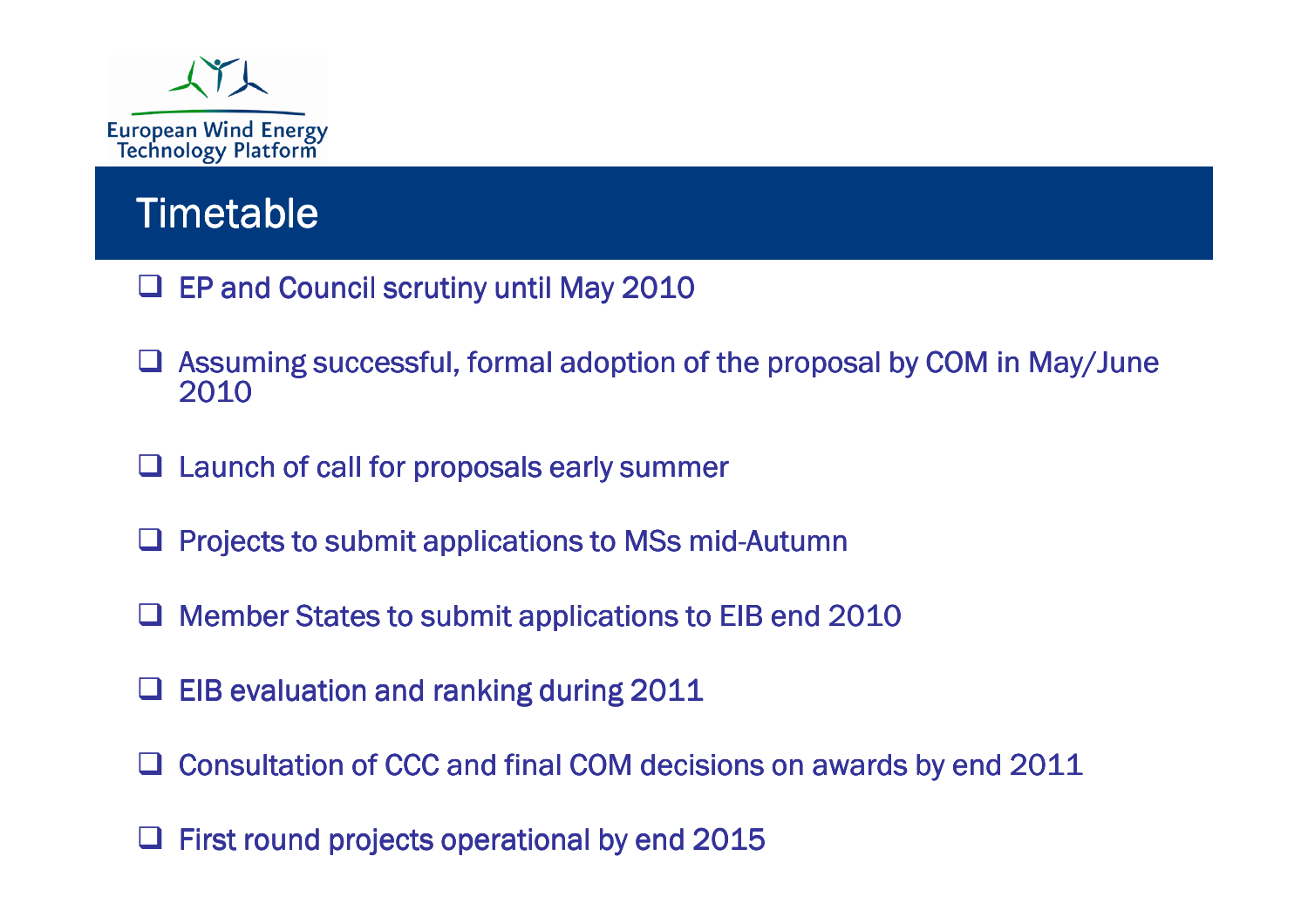

# NER300 timeline – call 1

### **O**Website

## http://www.ner300.com/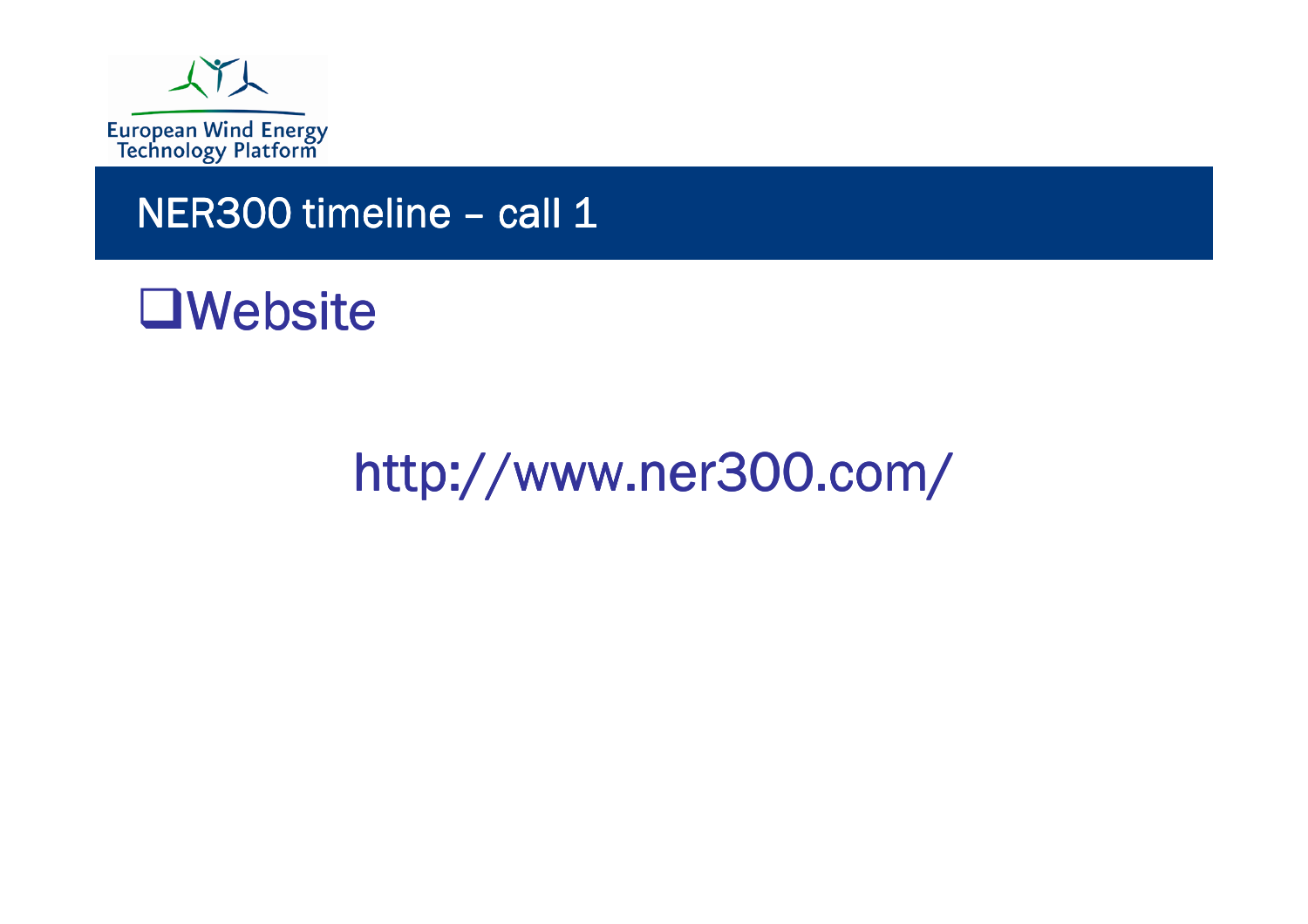

#### Thank you for your attention!



# **European Wind Energy<br>Technology Platform**

http://www.windplatform.eu/

secretariat@windplatform.eu